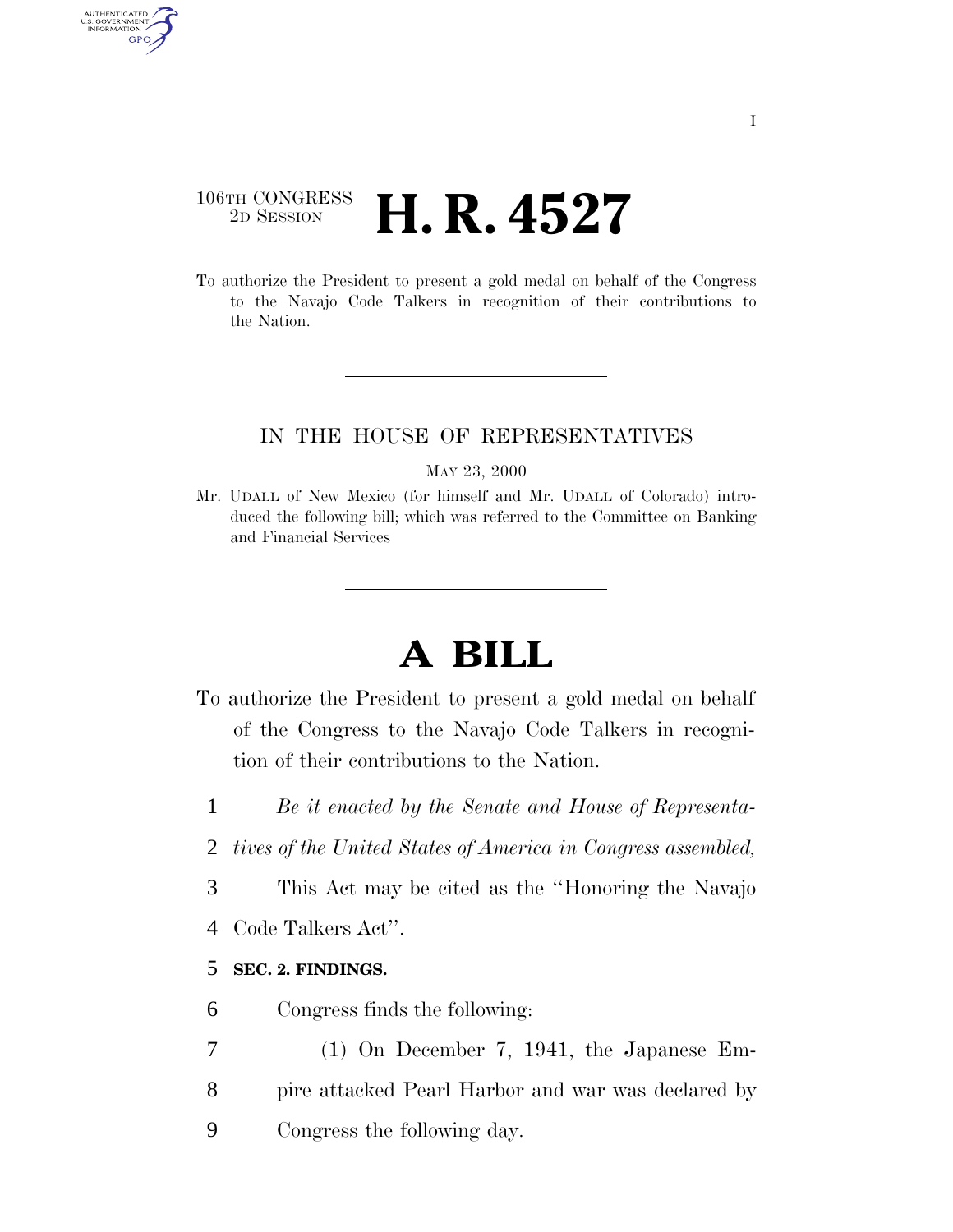| $\mathbf{1}$   | (2) The military code, developed by the United        |
|----------------|-------------------------------------------------------|
| $\overline{2}$ | States for transmitting messages, had been deci-      |
| 3              | phered by the Japanese and a search by United         |
| $\overline{4}$ | States military intelligence was made to develop new  |
| 5              | means to counter the enemy.                           |
| 6              | (3) The United States Government called upon          |
| 7              | the Navajo Nation to support the military effort by   |
| 8              | recruiting and enlisting 29 Navajo men to serve as    |
| 9              | Marine Corps radio operators; the number of enlist-   |
| 10             | ees later increased to over 350.                      |
| 11             | (4) At the time, the Navajos were second-class        |
| 12             | citizens, and they were a people who were discour-    |
| 13             | aged from using their own language.                   |
| 14             | (5) The Navajo Marine Corps radio operators,          |
| 15             | who became known as the Navajo Code Talkers,          |
| 16             | were used to develop a code using their language to   |
| 17             | communicate military messages in the Pacific.         |
| 18             | $(6)$ To the enemy's frustration, the code devel-     |
| 19             | oped by these Native Americans proved to be un-       |
| 20             | breakable and was used extensively throughout the     |
| 21             | Pacific theater.                                      |
| 22             | (7) The Navajo language, discouraged in the           |
| 23             | past, was instrumental in developing the most sig-    |
| 24             | nificant and successful military code of the time. At |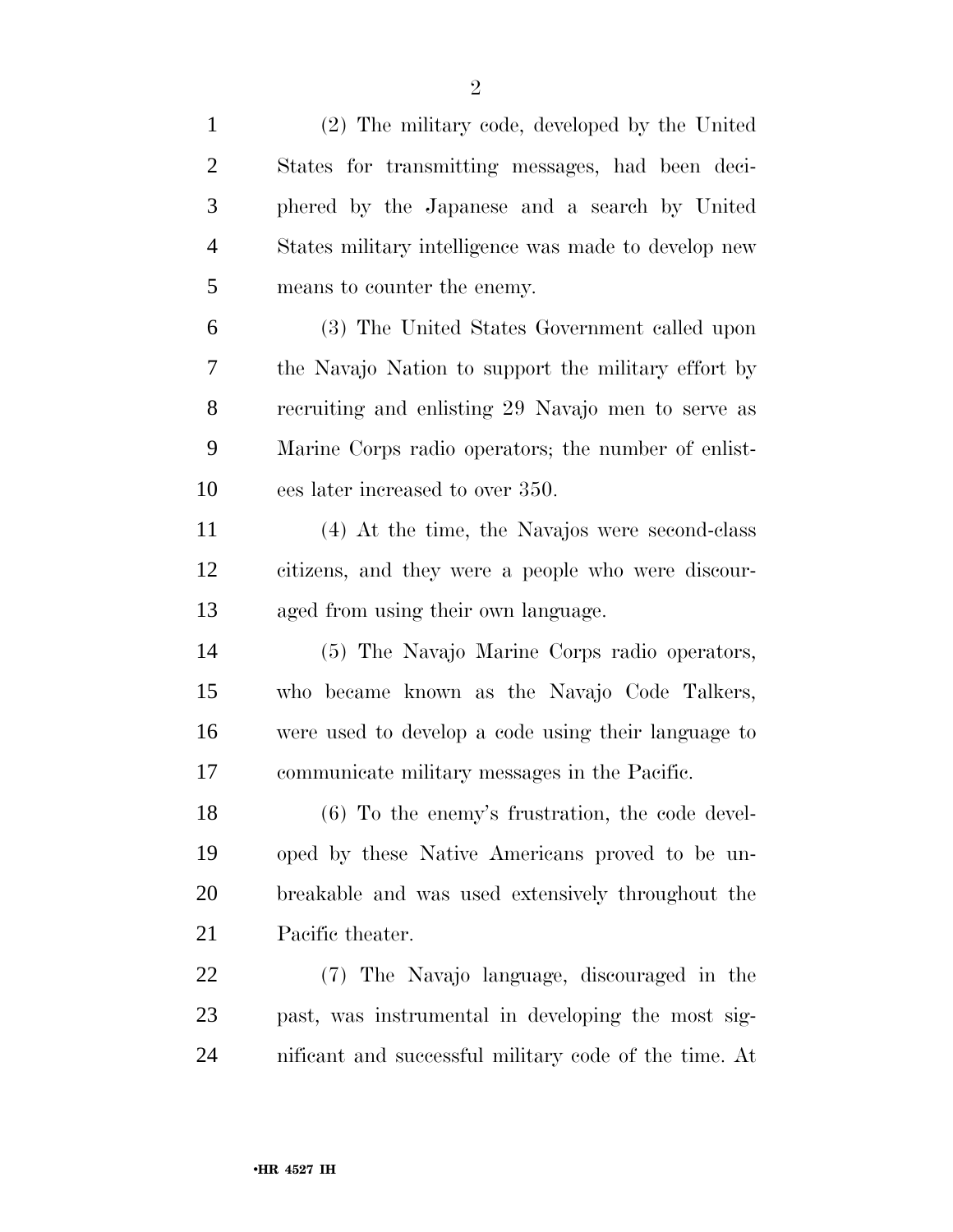| $\mathbf{1}$   | Iwo Jima alone, the Navajo Code Talkers passed          |
|----------------|---------------------------------------------------------|
| $\overline{2}$ | over 800 error-free messages in a 48-hour period.       |
| 3              | (A) So successful were they, that military              |
| 4              | commanders credited the code with saving the            |
| 5              | lives of countless American soldiers and the            |
| 6              | successful engagements of the United States in          |
| $\tau$         | the battles of Guadalcanal, Tarawa, Saipan,             |
| 8              | Iwo Jima, and Okinawa;                                  |
| 9              | (B) So successful were they, that some                  |
| 10             | Code Talkers were guarded by fellow marines             |
| 11             | whose role was to kill them in case of imminent         |
| 12             | capture by the enemy; and                               |
| 13             | (C) So successful were they, that the code              |
| 14             | was kept secret for 23 years after the end of           |
| 15             | World War II.                                           |
| 16             | (8) Following the conclusion of World War II,           |
| 17             | the Department of Defense maintained the secrecy        |
| 18             | of the Navajo code until it was declassified in 1968;   |
| 19             | only then did a realization of the sacrifice and valor  |
| 20             | of these brave Native Americans emerge from his-        |
| 21             | tory.                                                   |
| 22             | SEC. 3. CONGRESSIONAL GOLD MEDAL.                       |
| 23             | (a) PRESENTATION AUTHORIZED.—The President is           |
| 24             | authorized to present to each of the original 29 Navajo |

Code Talkers, or a surviving family member, on behalf of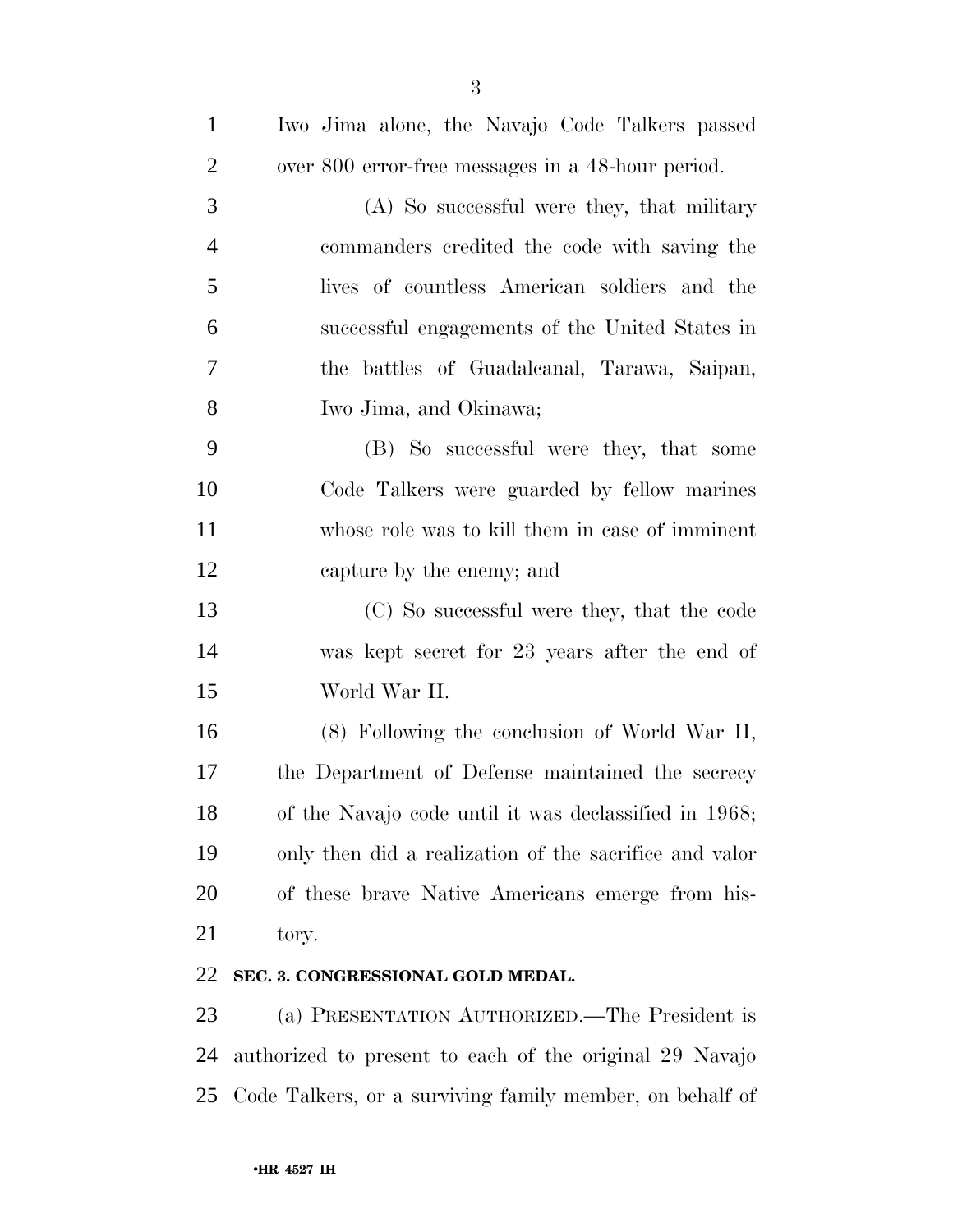the Congress, a gold medal of appropriate design, hon- oring the Navajo Code Talkers. The President is further authorized to present to each man who qualified as a Nav- ajo Code Talker (MOS 642), or a surviving family mem- ber, a silver medal with suitable emblems and devices. These medals are to express recognition by the United States of America and its citizens in honoring the Navajo Code Talkers who distinguished themselves in performing a unique, highly successful communications operation that greatly assisted in saving countless lives and in hastening the end of World War II in the Pacific.

 (b) DESIGN AND STRIKING.—For the purposes of the presentation referred to in subsection (a), the Secretary of the Treasury (hereafter in this Act referred to as the ''Secretary'') shall strike gold and silver medals with suit- able emblems, devices, and inscriptions, to be determined by the Secretary.

#### **SEC. 4. DUPLICATE MEDALS.**

 The Secretary may strike and sell duplicates in bronze of the gold medal struck pursuant to section 3 under such regulations as the Secretary may prescribe, and at a price sufficient to cover the costs thereof, includ- ing labor, materials, dies, use of machinery, and overhead expenses, and the cost of the gold medal.